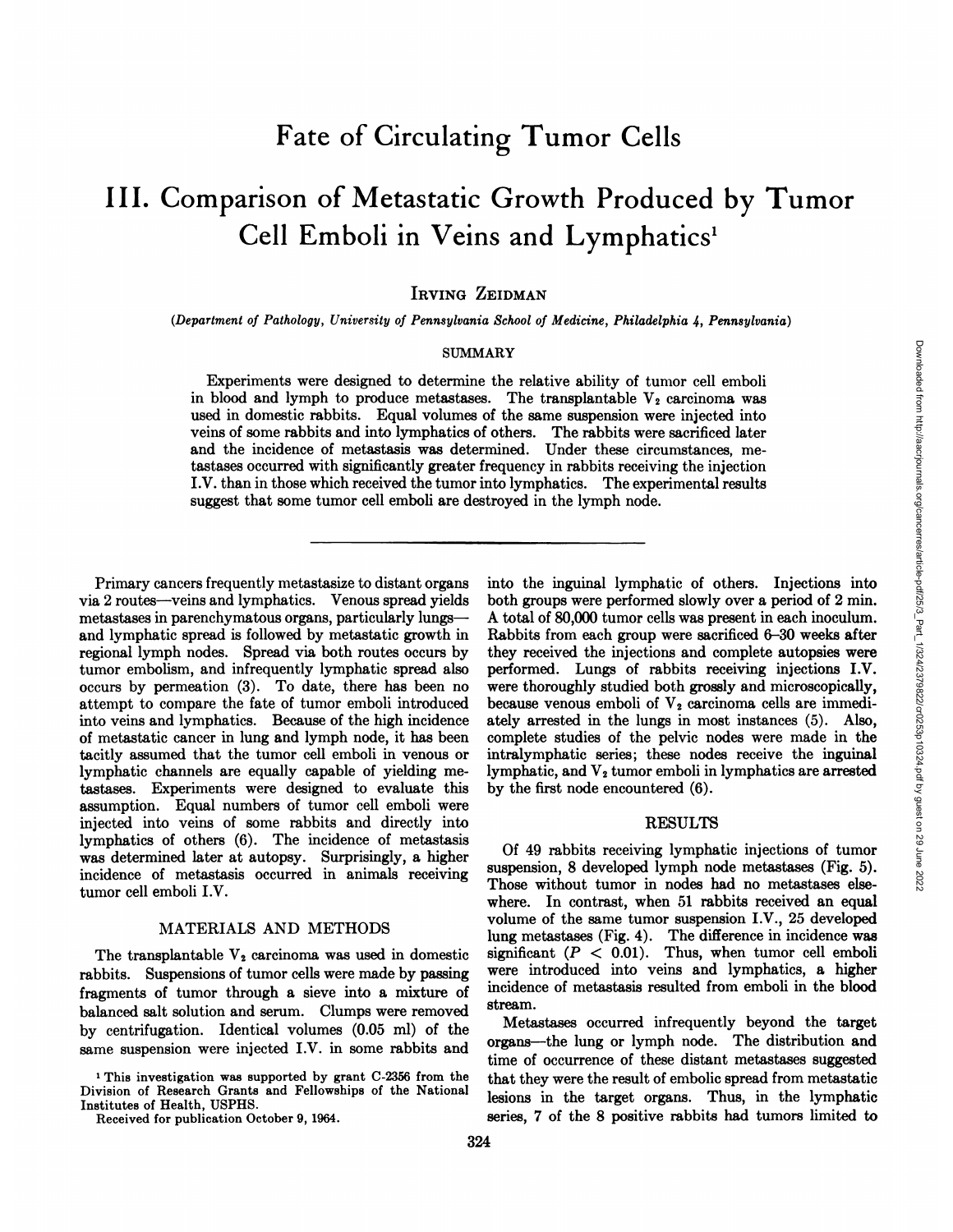regional lymph nodes and 1 revealed several lung metas tases in addition. The latter rabbit was sacrificed 24 weeks after injection. Likewise in the I.V. series,  $3$  of the 25 rabbits with lung tumors had metastases elserwhee. The sites were the peribronchial lymph nodes, liver, and kidney. All 3 rabbits were in the series sacrificed 18—30 weeks after injection. In the I.V. series, as in the lymphatic series, all rabbits with negative target organs had no metastases elsewhere.

It may be contended that these results simply reflect a possible slow growth rate of metastatic tumor in lymph nodes as compared with the lungs. The data contradicted this possibility. Animals examined  $6-17$  weeks after intralymphatic injection revealed the same incidence of node growth as those autopsied 18-30 weeks after injection. Therefore, the difference in incidence of me tastasis in lung and lymph node was independent of the duration of tumor growth.

*Comparison of tumor growth following S.C. ari4 I.V. injection.—Tumor cells introduced I.V. are well dispersed* before ultimate arrest in lung capillaries. In contrast, the injection of tumor cells into lymphatics is followed by localization and clustering of cells in one or a few foci of the draining node (6, Fig. 3). It seemed possible that the low incidence of metastasis in the lymphatic series could be related to this sieving action of the node in the following way. Suspensions of tumor cells derived from solid tumors contain some necrotic cells (4). During the localization of the injected suspension in the node, the **necrotic cells may surround the viable ones, thereby pre** venting diffusion of metabolites. In contrast, following I.V. injection, cells disperse and then localize in the lungs as single cell units with no block to nutrition. Hence, the higher incidence of tumor metastasis in the lungs.

The above explanation of the differences in incidence of metastasis in lungs and lymph nodes may be evaluated experimentally. It is necessary to compare incidence of metastasis when tumor cells are injected into veins and into another site where aggregation of emboli occurs in a fashion similar to that seen in lymph nodes. It seemed possible that such aggregation might occur S.C. To test this, a suspension of stained tumor cells was injected S.C. in 5 rabbits and the margin of the resultant bulge was outlined. Within 2 hr., the size of the bulge decreased appreciably. Then the animals were sacrificed, the in jected site was inverted, and the area occupied by the stained cells was observed. In allinstances the final area occupied by the injected cells was considerably less than the original area occupied by the inoculum (Figs. 1, 2). Microscopic sections revealed clumping of cells. The same results were obtained in other similar experiments with viable tumor cell suspensions. Hence, the aggregation of cell emboli S.C. approximated more closely the clumping of emboli in the lymph node as compared to the dispersion of emboli following I.V. injection.

Then, identical volumes of a dilute suspension of viable  $V<sub>2</sub>$  carcinoma cells were injected S.C. in some rabbits and I.V. in others. Equal numbers of rabbits from each series were sacrificed at intervals of 6-26 weeks after injection.

Rabbits receiving S.C. injections revealed local growth in 20 of 33 instances. Rabbits injected I.V. developed lung tumors in 18 of 34 instances. Thus, the incidence of tumor growth was practically identical in both series. These results suggest that the low incidence of tumor growth following intralymphatic injection may not be related to the state of aggregation of emboli within the node.

## DISCUSSION

The above experiments with  $V_2$  carcinoma clearly demonstrate that tumor cell emboli produce more me tastases in lungs than in lymph nodes. However, the applicability of these results to the behavior of spontaneous Frame of the lower mediately suggests the possibility states are controversial. For example, the use of a transplanable tunor inmediately suggests the possibility in the deserved lower incidence of lymph node mediatasis i *transplantable tumor immediately suggests the possibility* that the observed lower incidence of lymph node metastasis is due to destruction of trapped tumor cells by an immune reaction—a reaction probably lacking in spontaneous cancer. Yet, this immunologic explanation appears faulty. The elements required for an immune response appear in the efferent lymph and serum at about the same time as they appear in the lymph node (2); therefore, emboli trapped in the lungs should be exposed to a similar immune response. Even more important in this regard are the findings of DeLong and Coman, who measured the growth rate of  $V_2$  carcinoma implants in a variety of organs (1). The largest growths appeared in the spleen, an organ which, like the lymph node, is a major source of elements needed for the immune response. This evidence seems to weaken the contention that an immune response accounts for the low incidence of node metastasis. With or without this potentiality of immune response, the lymph may be a relatively noxious milieu for tumor cell emboli. Present work is aimed at exploring these possibilities.

In the past, most investigators have vigorously denied the suggestion that tumor cells are destroyed in lymph nodes (3). The denial was based on the observation that carcinomas frequently metastasize to lymph nodes. How ever, this observation does not vitiate the possibility that *some tumor emboli may be destroyed in nodes. It is also* conceivable that such destruction is limited to the few tumor cell emboli which arrive initially; later repeated embolic bombardment overcomes this destructive tend ency. Either of these explanations seems to reconcile any presumed disparity between the experimental observations cited here and the observation in man of a high incidence of lymph node metastasis.

#### REFERENCES

- 1. DELONG, R. P., AND COMAN, D. R. Relative Susceptibility of Various Organs to Tumor Transplantation. Cancer Res., 10: 513—15, 1950.
- 2. EHRICH, W. E., AND HARRIS, T. N. The Formation of Anti bodies in the Popliteal Lymph Node in Rabbits. J. Exptl. Med., 76: 335—48, 1942.
- 3. WILLIs, R. A. The Spread of Tumors in the Human Body, pp. 18, 22, 23. St. Louis: C. V. Mosby Co., 1952.
- 4. ZEIDMAN, I.; MCCUTCHEON, M.; AND COMAN, D. R. Factors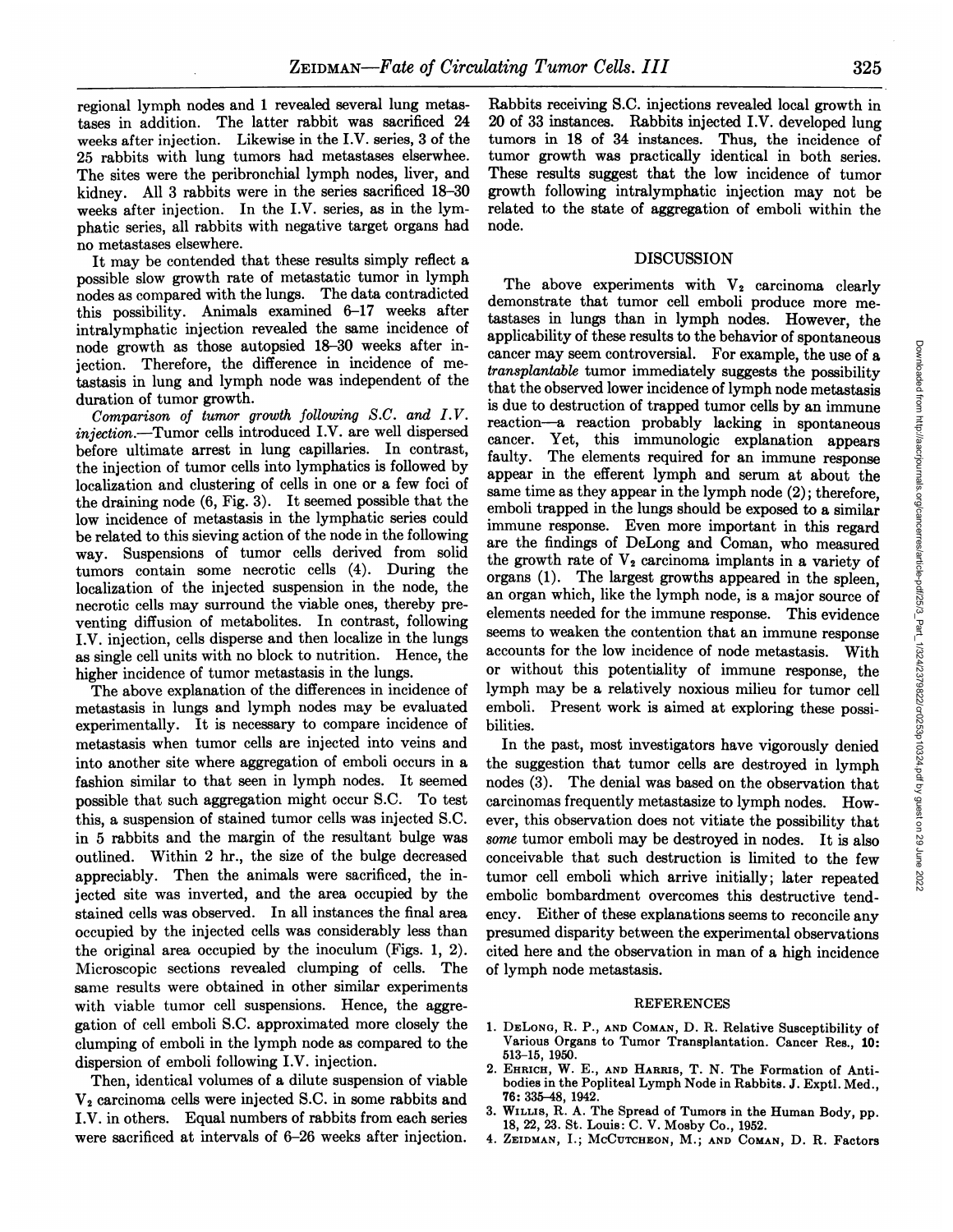**Affecting the Number of Tumor Metastases. Experiments with** a Transplantable Mouse Tumor. Cancer Res., 10: 357—59, 1950. *5. ZEIDMAN, I., AND Buss, J. M. Transpulmonary Passage of* Tumor Cell Emboli. Cancer Res., 12: 731—33, 1952.

. Experimental Studies on the Spread of Cancer in the Lymphatic System. I. Effectiveness of the Lymph Node as a Barrier to the Passage of Embolic Tumor Cells. Cancer Res, 14: 403—05, 1954.

**FIG. 1.—Outline of bulge produced by the S.C. injection of** suspension of stained tumor cells in a rabbit. A suspension of  $V_2$  carcinoma cells was fixed in formalin and stained with hematoxylin. Then 1.0 ml of suspension was injected S.C. The raised area of the injection site was then outlined with a black marking pencil.

**FIG. 2.—Concentration of stained tumor cell emboli following** S.C. injection. The rabbit of Fig. 1 was sacrificed 2 hrs. after injection. The skin of the injected site was removed, and the subcutaneous side of the skin was photographed as Fig. 2. There is a single black clump of stained tumor cells. The area occupied by the clump is considerably smaller than the area of the original injection site inside the circle of Fig. 1. As the fluid portion of the inoculum is absorbed, there is marked clumping and concen tration of the cellular portion.

**FIG. 3.—Localization of stained V2 carcinoma cells in lymph** nodes. A suspension of stained cells was injected into popliteal afferent lymphatics of 2 rabbits. The popliteal lymph nodes were removed shortly afterwards. The dark areas are sites of retention of stained tumor cells. Tumor cell emboli are concentrated in the lymph nodes as in the subcutaneous site.

**FIG. 4.—Metastasis of V2 carcinoma in the lung following I.V.** injection of tumor suspension. Metastatic tumor is on left. H. & E., x 150.

**FIG. 5.—Metastasis of V2 carcinoma in the lymph node following** injection of  $V_2$  carcinoma suspension into afferent lymphatic. Tumor occupies lower half of picture. H. & E.,  $\times$  150.